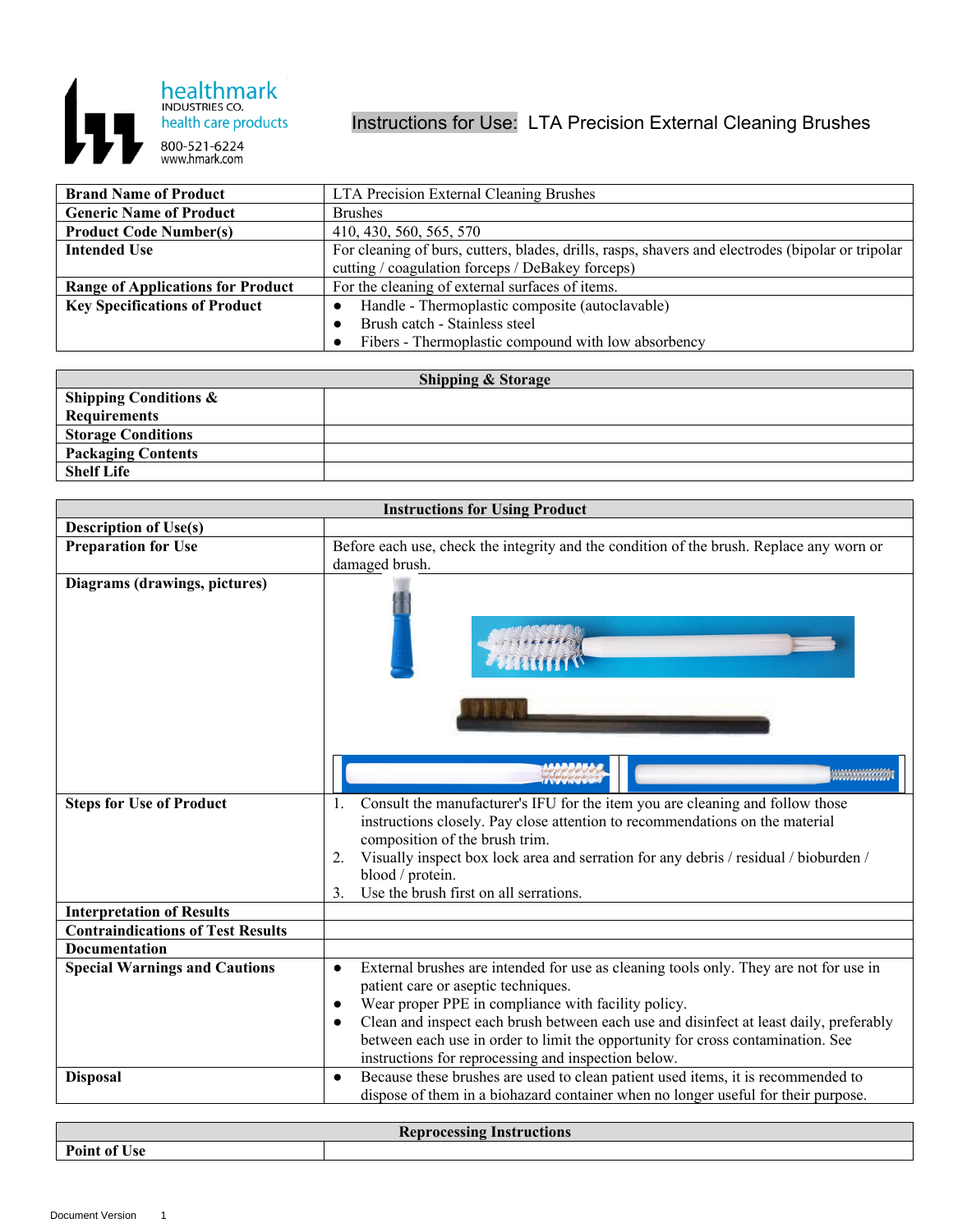| <b>Preparation for Decontamination</b>      | 1.<br>Rinse gross contaminants from the brush in a deep sink and use a spray apparatus,                                                                                           |
|---------------------------------------------|-----------------------------------------------------------------------------------------------------------------------------------------------------------------------------------|
|                                             | such as a shower gun.                                                                                                                                                             |
|                                             | 2.<br>Use the facilities cold water supply for this rinsing (to avoid corrosion do not immerse<br>brushes in chlorine, bleach or acid solutions.)                                 |
| <b>Disassembly Instructions</b>             |                                                                                                                                                                                   |
| <b>Cleaning - Manual</b>                    | Brushes may be cleaned manually utilizing a high alkaline instrument detergent or an<br>1.                                                                                        |
|                                             | enzymatic detergent with the suitable enzymes for cleaning the types of soil the brush                                                                                            |
|                                             | may come in contact with during use (i.e., protease, lipase, etc.). Only use facility                                                                                             |
|                                             | approved cleaning agents / solutions.                                                                                                                                             |
|                                             | The IFU for the cleaning agent should be followed closely.<br>2.                                                                                                                  |
|                                             | It is recommended that agitation accompany the cleaning process to improve results.<br>3.<br>Thoroughly rinse cleaning solution from all surfaces of the brush.<br>4.             |
| <b>Cleaning - Automated</b>                 | Machine cleaning is recommended in a washer disinfector meeting the requirements of<br>1.                                                                                         |
|                                             | AAMI/ISO 15883-1.<br>Products should be positioned in the washer to allow maximum water penetration and<br>2.                                                                     |
|                                             | drainage.                                                                                                                                                                         |
|                                             | No overlapping - partially covered devices will not be washed properly.                                                                                                           |
|                                             | Brushes should be secured in some way, such as the use of a wire or perforated tray<br>4.                                                                                         |
|                                             | that has a wire or perforated lid to prevent brushes from blowing around the wash                                                                                                 |
|                                             | chamber during cleaning. A container, such as the brush cleaning tube from                                                                                                        |
|                                             | Healthmark, is a suitable solution.                                                                                                                                               |
|                                             | Products can be cleaned with alkaline, acidic and neutral detergents.<br>5.<br>For final rinse, AAMI TIR34 Critical Water is recommended.                                         |
|                                             | 6.<br>The standard program includes:<br>7.                                                                                                                                        |
|                                             | 1. Pre-wash with cold water $(\leq 100^\circ F)$ rinse for a minimum of 2 minutes.                                                                                                |
|                                             | 2. Washing cycle with alkaline or enzymatic detergent at temperature recommended                                                                                                  |
|                                             | by the detergent manufacturer for a minimum of 4 minutes.                                                                                                                         |
|                                             | 3. Washing cycle with neutral pH or neutralizing detergent at temperature                                                                                                         |
|                                             | recommended by the detergent manufacturer for a minimum of 2 minutes.                                                                                                             |
|                                             | 4. Rinse cycle for a minimum of 1 minute.<br>Thermal disinfection rinse at a minimum temperature of 180°F for a minimum of 1<br>5.                                                |
|                                             | minute. For final rinse, AAMI TIR34 Critical Water is recommended.                                                                                                                |
|                                             | Drying cycle at temperature not to exceed 240°F.<br>6.                                                                                                                            |
|                                             | 7. Use caution when unloading machine as products will be hot.                                                                                                                    |
|                                             | Visual inspection is required to ensure complete removal of soil.<br>8.                                                                                                           |
|                                             | If visual soil remains, reclean.<br>9.                                                                                                                                            |
| <b>Disinfection</b>                         | The thermal disinfection stage of an automated washer is sufficient for disinfection of<br>$\bullet$                                                                              |
|                                             | the cleaning brushes. Minimum temperature should be 180°F and not to exceed 200°F.                                                                                                |
|                                             | Brushes may be disinfected with liquid disinfectants in accordance with the<br>$\bullet$<br>disinfectant manufacturer's IFUs. Be sure to check material compatibility information |
|                                             | from the disinfectant manufacturer. Use only facility approved disinfectant.                                                                                                      |
| <b>Drying</b>                               |                                                                                                                                                                                   |
| <b>Maintenance, Inspection, and Testing</b> | Inspect for wear, fraying or damaged bristles. If observed, the brush should be<br>$\bullet$                                                                                      |
|                                             | discarded in compliance with the disposal instructions described above.                                                                                                           |
|                                             | Brushes should also be inspected between uses for any residual organic soil that may<br>$\bullet$                                                                                 |
|                                             | cross contaminate the next device cleaned. If there is visual soil, the brush should be                                                                                           |
|                                             | cleaned in accordance with the method(s) described above.                                                                                                                         |
|                                             | Recommended maximum use life: 1 month<br>$\bullet$                                                                                                                                |
| <b>Reassembly Instructions</b><br>Packaging |                                                                                                                                                                                   |
| <b>Sterilization</b>                        | Terminal sterilization of brushes is not normally necessary. However, these brushes<br>$\bullet$                                                                                  |
|                                             | are compatible with steam sterilization.                                                                                                                                          |
|                                             | Maximum number of recommended sterilization cycles is 30 cycles.<br>$\bullet$                                                                                                     |
|                                             | If steam sterilizing, recommended cycles are: 270F/4 minutes or 275F/3 minutes.<br>$\bullet$                                                                                      |
|                                             | Maximum sterilization cycle time is 30 minutes.                                                                                                                                   |
| <b>Storage</b>                              | Avoid brush compression during sterilization and storage.                                                                                                                         |
| <b>Additional Information</b>               | Follow all manufacturers' directions for proper usage and disposal of all cleaning agents                                                                                         |
|                                             | and chemical disinfectant agents.                                                                                                                                                 |
|                                             |                                                                                                                                                                                   |
| <b>Related Healthmark Products</b>          | <b>Brush Cleaning Tools</b>                                                                                                                                                       |

**Other Product Support Documents** ProSys™ Brochure, ProSys™ Pricelist

**Reference Documents** AAMI TIR34; AAMI/ISO 15883-1: AAMI ST 79